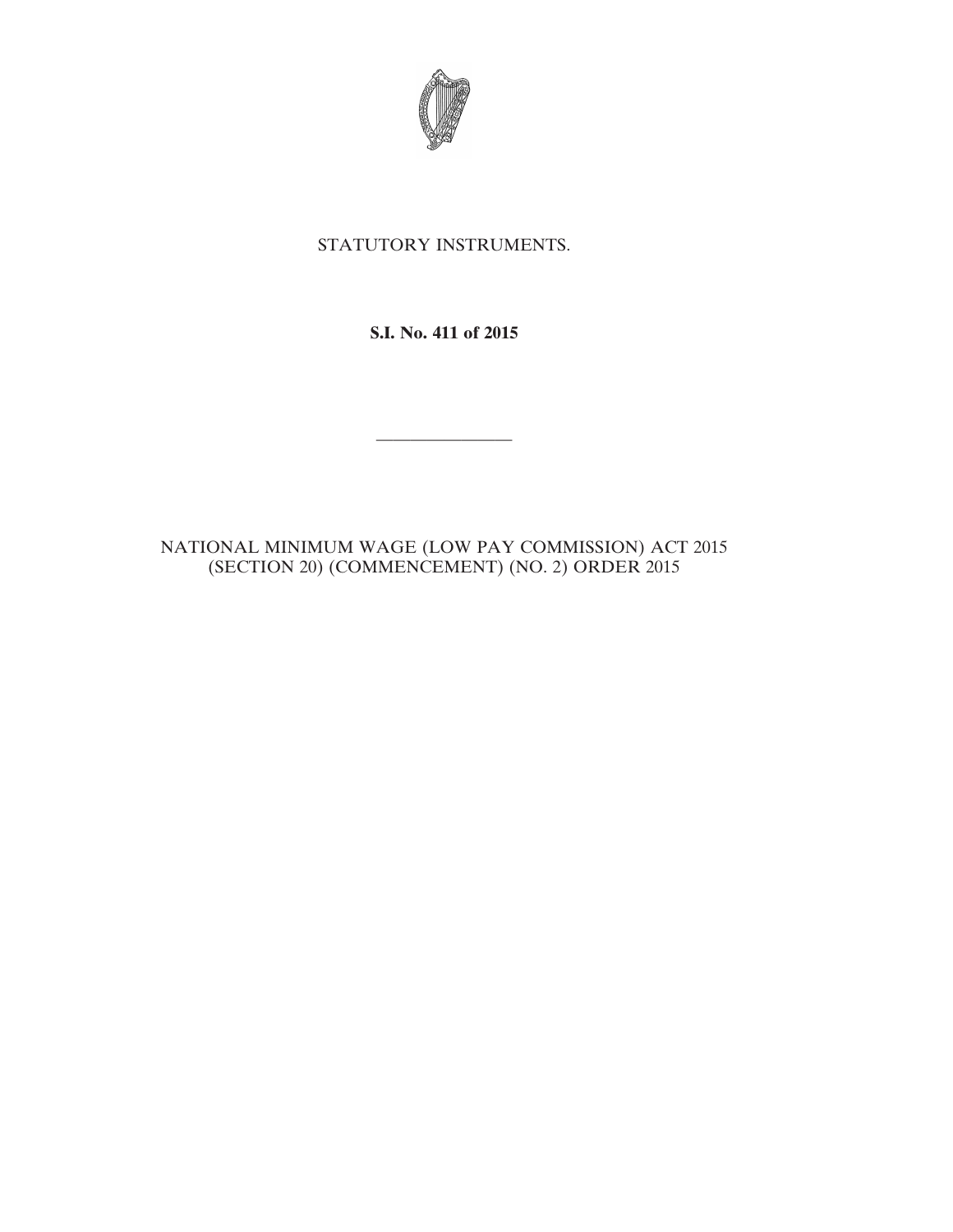### NATIONAL MINIMUM WAGE (LOW PAY COMMISSION) ACT 2015 (SECTION 20) (COMMENCEMENT) (NO. 2) ORDER 2015

I, RICHARD BRUTON, Minister for Jobs, Enterprise and Innovation, in exercise of the powers conferred on me by section 20(2) of the National Minimum Wage (Low Pay Commission) Act 2015 (No. 22 of 2015), hereby make the following order:

1. This Order may be cited as the National Minimum Wage (Low Pay Commission) Act 2015 (Section 20) (Commencement) (No. 2) Order 2015.

2. The 1st day of October 2015 is appointed as the day upon which section 20 of the National Minimum Wage (Low Pay Commission) Act 2015 (No. 22 of 2015) shall, in so far as it is not already in operation, come into operation.



GIVEN under my Official Seal, 30 September 2015.

> RICHARD BRUTON, Minister for Jobs, Enterprise and Innovation.

*Notice of the making of this Statutory Instrument was published in "Iris Oifigiúil" of* 2*nd October*, 2015.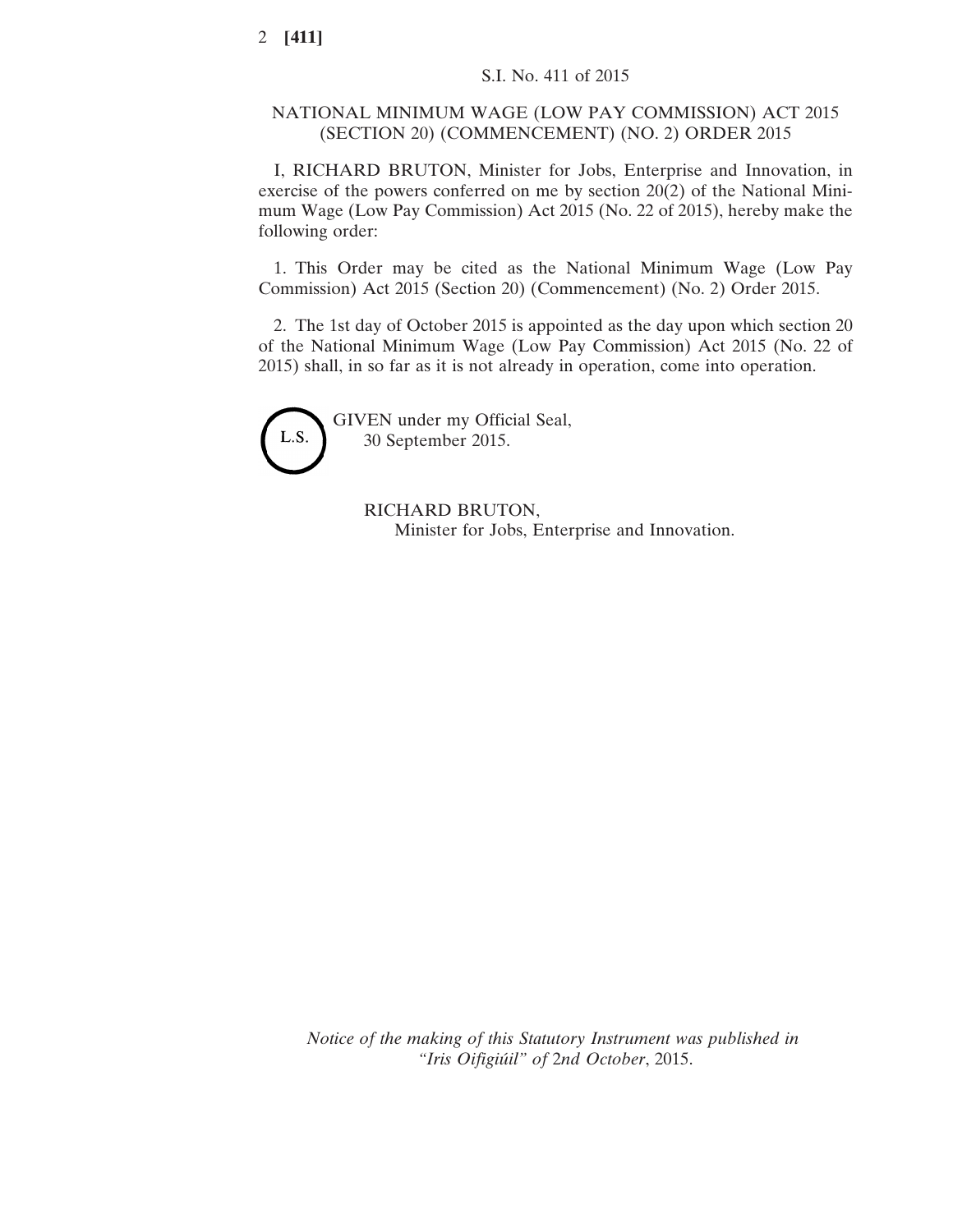**[411]** 3

### EXPLANATORY NOTE

*(This note is not part of the Instrument and does not purport to be a legal interpretation)*

The purpose of this Order is to provide for the commencement of section 20 of the National Minimum Wage (Low Pay Commission) Act 2015. Section 20 of National Minimum Wage (Low Pay Commission) Act 2015 provides for amendments to a number of provisions within the Workplace Relations Act 2015 (i.e. amendments to sections 1, 2, 13, 28, 40, 41, 53, 74, 76, 80, 81, 83, 84 and Schedules 3 and 4). Section 20 of National Minimum Wage (Low Pay Commission) Act 2015, when commenced, will bring into effect the amendments to the aforementioned provisions of the Workplace Relations Act 2015.